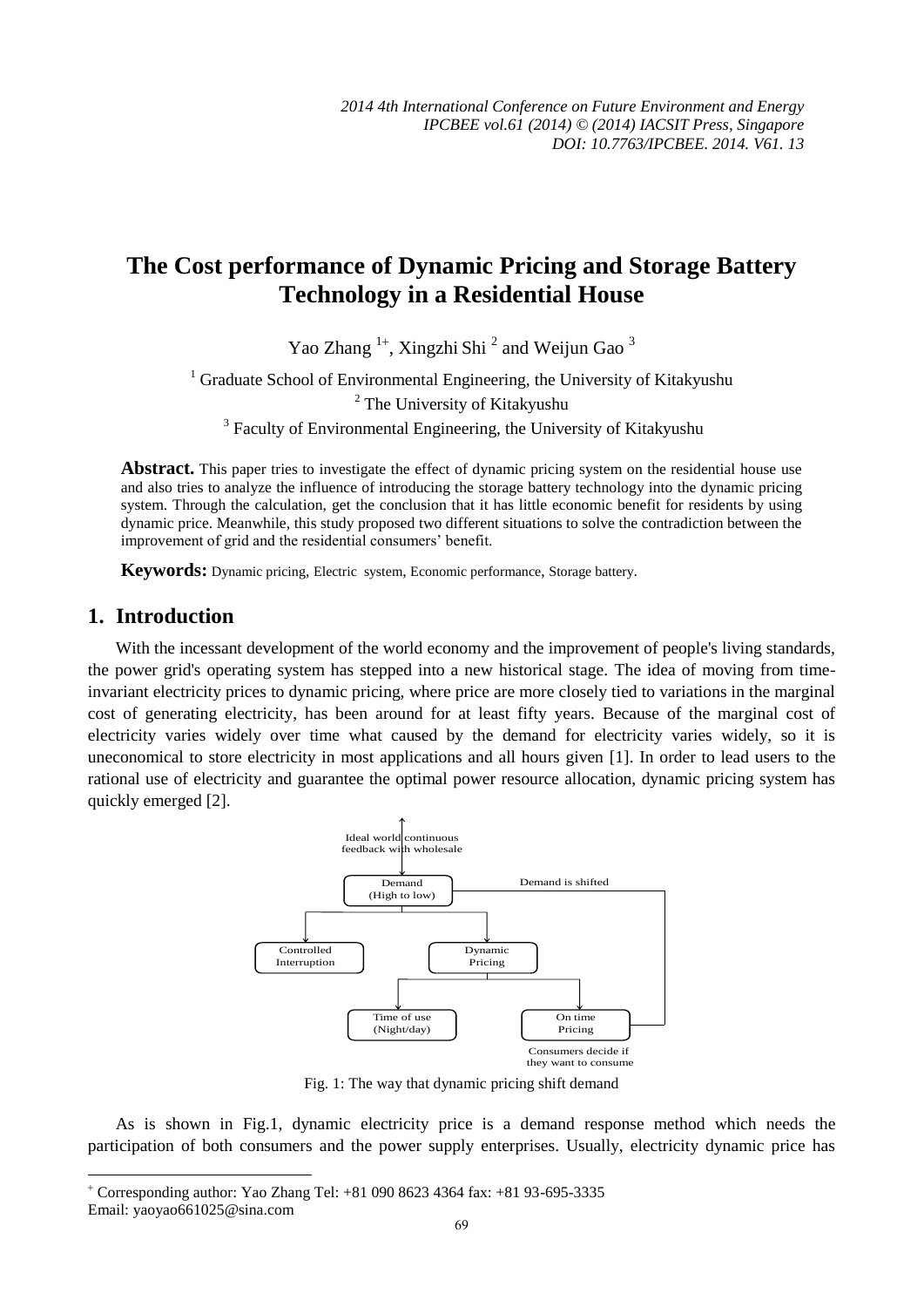three main pricing methods: forecast and actual system demand, day-ahead price and real-time price [3]. Taking the consumers as a whole, it can shift the peak load, decrease electricity cost to some extent [4]. However, for the residential consumers, dynamic pricing is not necessarily a good thing. Based on the habits of the residents and due to the climate in winter and summer, a period of time of peak demand will always appear in order to ensure normal living standards of the people. But this load is different from the whole consumers' peak load area. So whether using the dynamic price can brings benefit to residential users is still need to be discussed [5]. This paper tries to investigate the effect of dynamic pricing system on the residential house use and also to analyze the influence of introducing the storage battery in the dynamic pricing system.

## **2. Case Setting**

# **2.1. Data base**

## **2.1.1. Electricity load data**

In this study, a two-story detached house with floor area 183m2 has been selected as case study. Fig.2-4 reflects the situation of residents' electricity load in different month.

In January, as Fig. 2 shows, the electricity load of residential consumers decreased slowly from 1:00 to 4:00. Then it began to rise slowly from 5:00 to 7:00, owing to the residents' daily activities in the morning. About 8:00, the load reached at morning peak period, after that the load has fallen slightly. In the period from 16:00 to 19:00, the load curve continued its rise, reached an evening peak at 19:00 o'clock and continued until 21:00 o'clock. Then it began to fall, fell to a low point at 5:00 o'clock. In the January, the maximum load is 4.74kW, the minimum load is 0.69kW, and the peak-vale difference is 4.05kW.

In August, residents' electricity load has increased shown in Fig.3. From morning 8:00, some of household appliances opened what resulted in the load reached at 1.23kW. After that, due to the high temperature in summer, cooling load began to increase what made the load rise to a higher level. From 18:00, most people went off work, household appliances' opening rate increased, load continued to climb. At 20:00, night lighting gradually open, the electricity load reached maximum at 21:00.



Fig.2: Weekday Electricity load of residential consumers in January

Fig.3: Weekday Electricity load of residential consumers in August

#### **2.1.2. Electricity price data**

Here, we choose time-of-use electricity price as the research target. There are two primary ways of pricing, one is regular price (RP), and another one is dynamic price (DP). For RP, the price is 8JPY/kWh for 1:00 to 7:00 and 22:00 to 24:00, and 25JPY/kWh for 8:00 to 21:00. For DP the price is 6JPY/kWh for 1:00 to 7:00 and 22:00 to 24:00, 18.75JPY/kWh for 8:00 to 12:00 and 16:00 to 21:00, and 150JPY/kWh for 12:00 to 15:00. Compared with regular price, dynamic price in the period of 1:00-7:00, 22:00-24:00, 8:00-12:00 and 16:00-21:00 is declined in the proportion of 25%. In Fig.4, Dynamic price from 12:00 to 15:00 is 6 times higher than the price in other time period [6].

### **2.1.3. Storage battery data**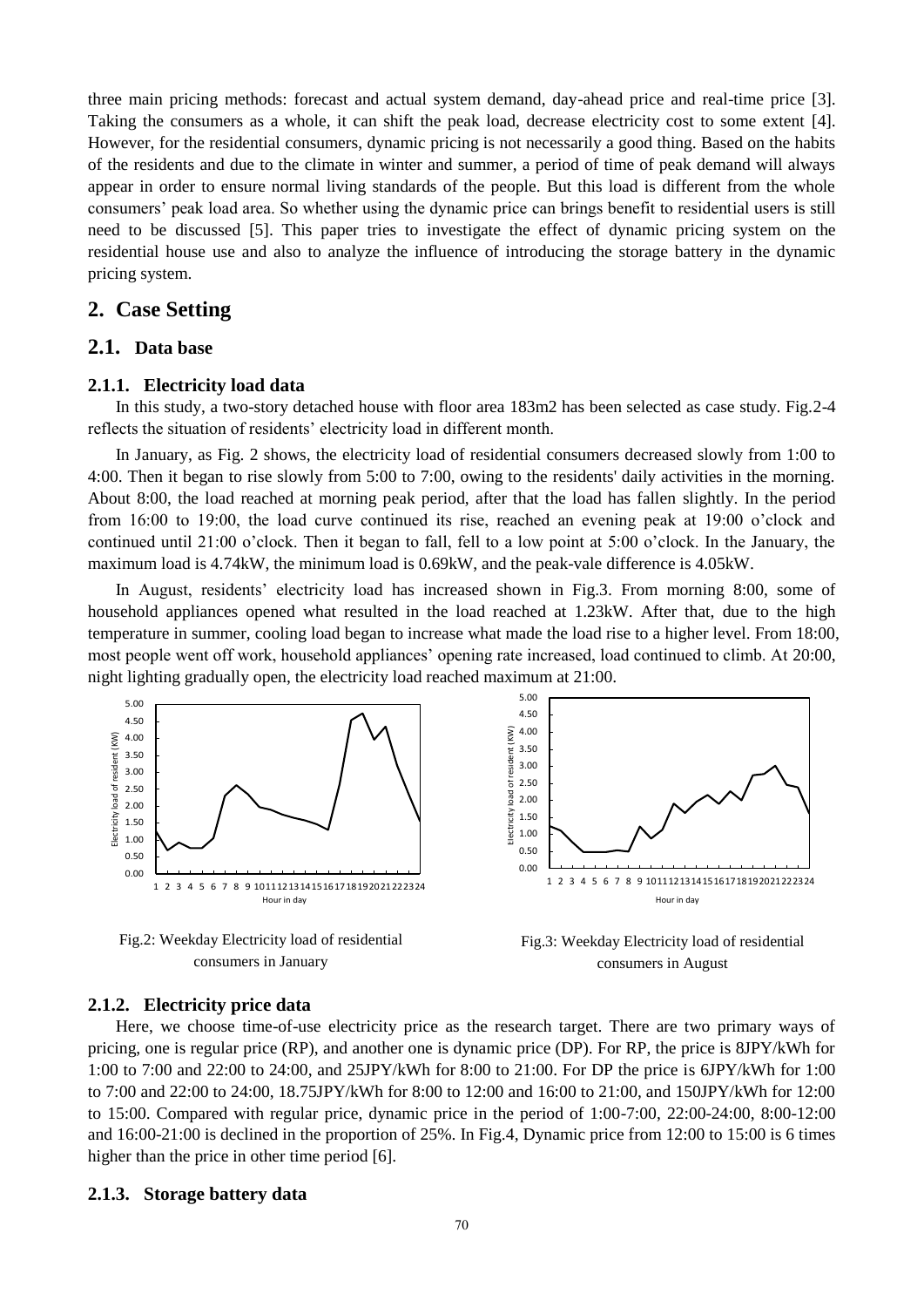Storage battery is an electrochemical device storing the chemical energy and releasing energy when necessary. It is usually charged the batteries in the case of low peak and electricity consumption at night, and using them in the on-peak period of the day [7]. Table 1 is the related information of storage battery; the charge-discharge efficiency is 0.8. In this study, we assume that storage battery is charged from 22:00 to 8:00 and discharged from 8:00 to 22:00 continuously. In which, the output power of storage battery is 0.45 in the period from 8:00 to 12:00, 1 in the period from 12:00 to 15:00.The capacity of storage battery which we have selected is 10kW according to the maximum load in the whole 12:00-15:00 period. The initial cost of storage battery is 300000JPY/kWh. In this paper, we assumed that the initial cost will fall on some level as the technology development. The useful life of storage battery is 15 years. Fig.5 shows the charge-discharge curve of storage battery.



### **2.2. Case setting**

Three different pricing ways were planned for the cases. The related information was shown in table 2. We let case 1 only use the regular price as shown in Fig.4. Case 2 use the dynamic price as shown on Fig.5. Both case 1 and case 2 are not equips with storage battery. Through the comparison between case 1 and case 2, we can draw a conclusion about whether the residents can benefit from using dynamic price. Case 3 using the dynamic price, meanwhile, storage battery was introduced into it. As table 2 shown, the output power of storage battery is 0.45kWh for 8:00-12:00, 1kWh for 12:00-15:00. In case 2, we supposed that dynamic price will gradually increase from 100JPY/kWh to 250JPY/kWh as time goes on. In case 3, we supposed that the initial cost of storage battery will gradually decrease from 300,000JPY/kWh to 100,000JPY/kWh.

| Charge-discharge<br>efficiency | 0.8        |
|--------------------------------|------------|
| Initial cost(JPY/KWh)          | 300000     |
| Charge time                    | 22:00-8:00 |
| Discharge time                 | 8:00-22:00 |
| Life time(year)                | 15         |

| Table 1: Storage battery information |  |  |
|--------------------------------------|--|--|
|--------------------------------------|--|--|

|                            | Electricity<br>mode | Storage battery             |             |      |
|----------------------------|---------------------|-----------------------------|-------------|------|
| Case 1                     | Regular<br>price    | Not have                    |             |      |
| Case 2                     | Dynamic<br>price    | Not have                    |             |      |
| Dynamic<br>Case 3<br>price |                     | have                        |             |      |
|                            |                     | Output<br>power(kWh)        | 8:00-12:00  | 0.45 |
|                            |                     |                             | 12:00-15:00 |      |
|                            |                     | Capacity of<br>battery(kWh) | 10          |      |

Table 2: Three different cases

# **3. Case Analysis**

### **3.1. The effect of dynamic pricing on the cost performance in a residential house**

In a general way, it has the difference of peak load period between residential consumers and whole consumers which contained commercial and industry sectors. Due to time delay, it will cause a bad influence on residential consumers when using dynamic pricing at high load period. In order to get a clear conclusion, this paper compared the cost effects caused by using regular pricing and using dynamic price, take an analysis between case 1 and case 2. As shown in Fig.6, every month of all spending on electricity using dynamic price is higher than that using regular price. In July, August and September, the cost of using dynamic price is about 67% higher than that using regular price.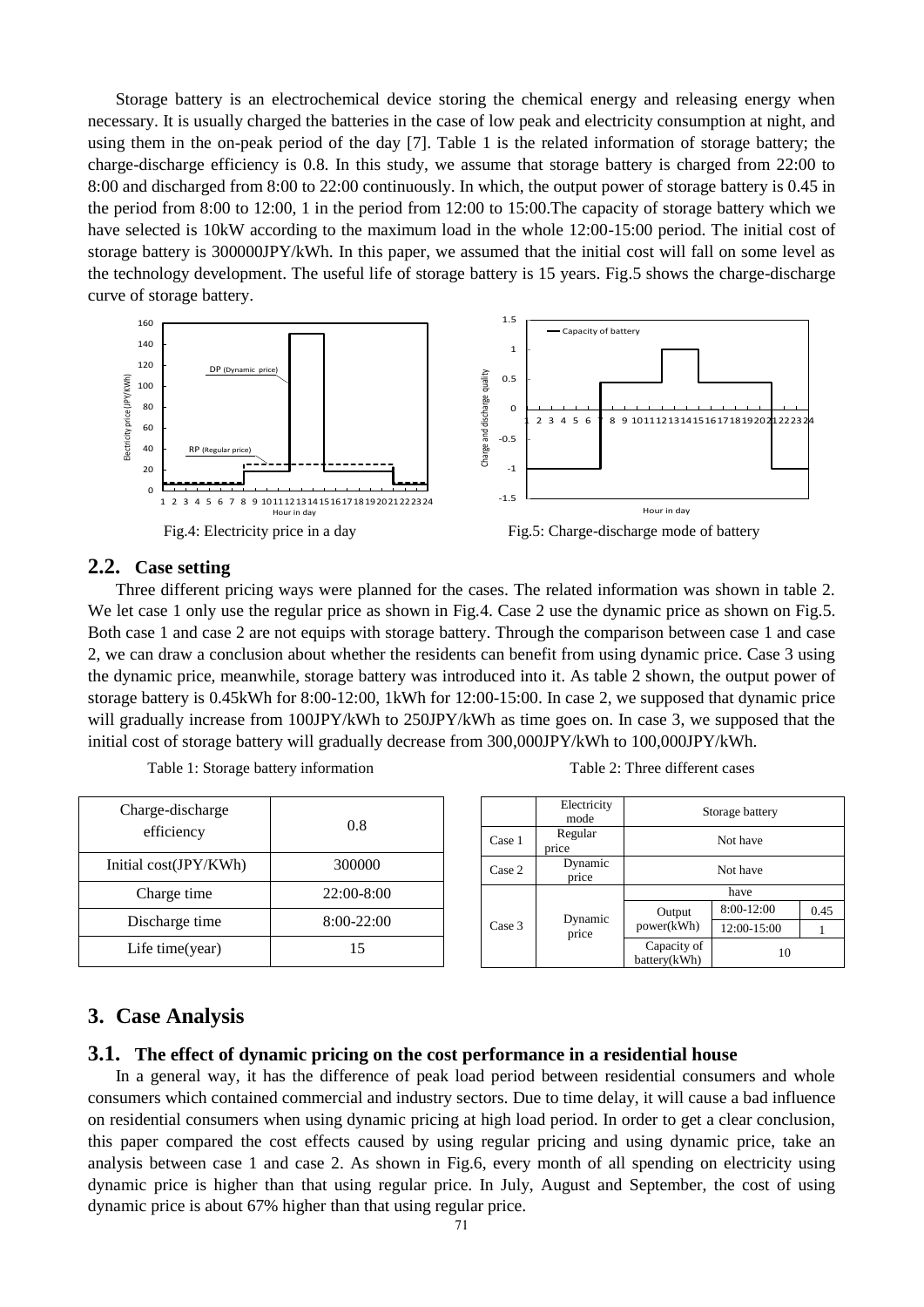

Fig. 6: Total cost comparison between regular price and dynamic price in residential house

### **3.2. The effect of storage battery on the cost performance in a residential house**

## **3.2.1. The effect of storage battery on the cost performance in a residential house as the change of dynamic price of peak period**

From the above, we can kown that residents who use dynamic price is expensive than that use regular price. However, dynamic price is an essential way of improving power grid, so it is important for us to make a balance between residential consumers' benefit and the whole grid's improvement. Here, we make an assumption that the dynamic price is changed in the range from 100JPY/kWh to 250JPY/kWh to see its cost performance in a residential house. As shown in Fig.7, the total cost of introducing storage battery into residential side is gradually decreased as the increase of electricity price which during 12:00 to 15:00 period. We can evidently see that when the dynamic price of 12:00 to 15:00 period reached at 174.61JPY/kWh, the costs of using dynamic price only and that using both dynamic price and strorage battery are equivalent. So we can draw the conclusion that when the dynamic price of 12:00 to 15:00 period reached at 174.61JPY/kWh, the costs of case 2 and case 3 are equivalent.. Introducing storage battery into residential side can take cost effect only in the condition that the price for 12:00-15:00 period is higher than 174.61JPY/kWh.



Fig. 7: Total cost changes with the dynamic price Fig. 8: Total cost changes with the initial cost of battery

### **3.2.2. The effect of storage battery on the cost performance in a residential house as the change of the initial cost of battery**

Introducing storage battery into residents' house is conductive to decrease the additional fee caused by dynamic pricing compared to the cost of using regular price. It is a good way to solve the contradiction between consumers' benefit and the improvement of power grid [8]. But high initial cost of battery restricts